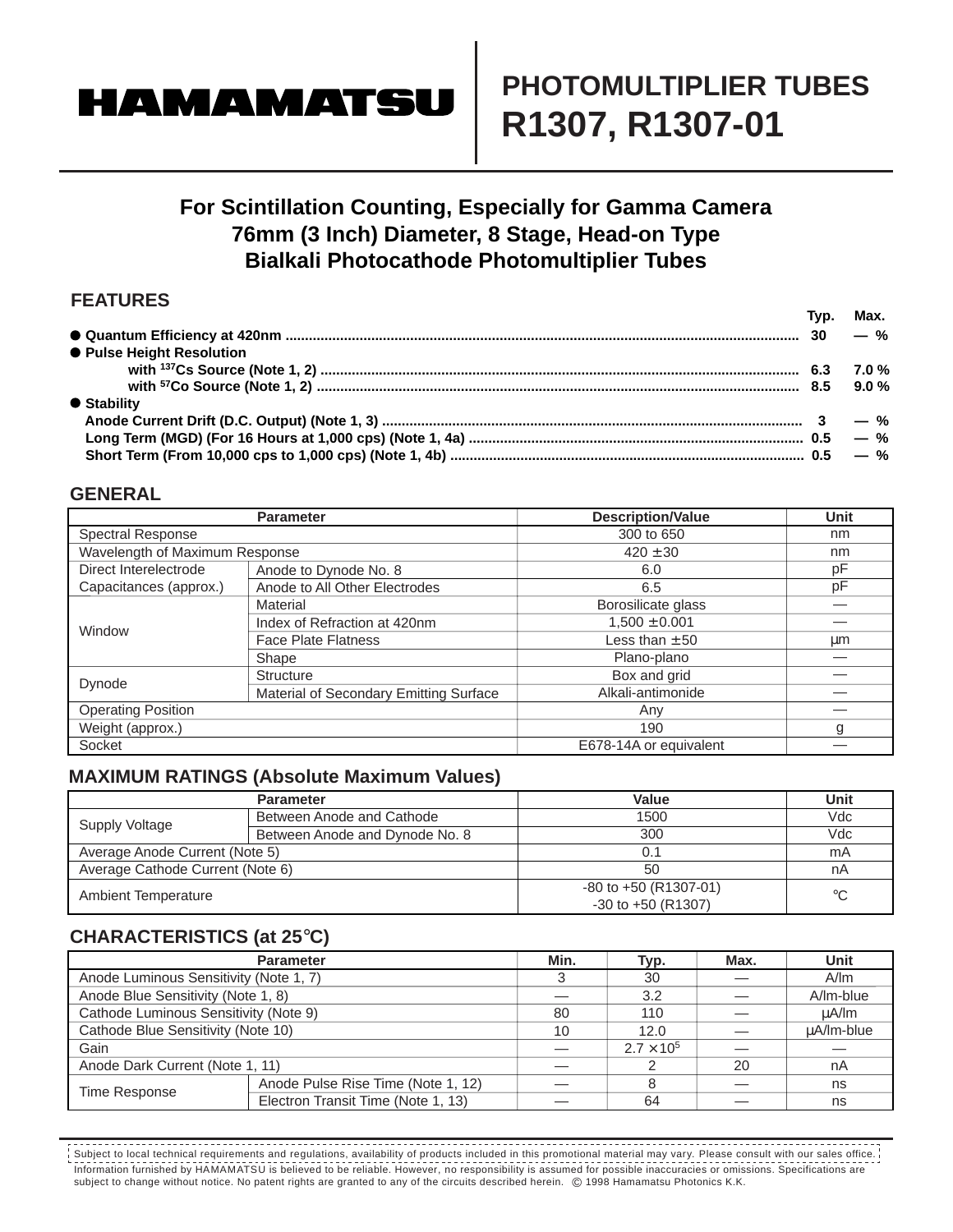## **PHOTOMULTIPLIER TUBES R1307, R1307-01**



#### Figure 1: Typical Spectral Response



Figure 2: Anode Sensitivity and Gain Characteristic

Figure 3: Typical Time Response (Note 1, 12, 13)



Figure 4: Typical Temperature Characteristic on Dark Current (Note 1)

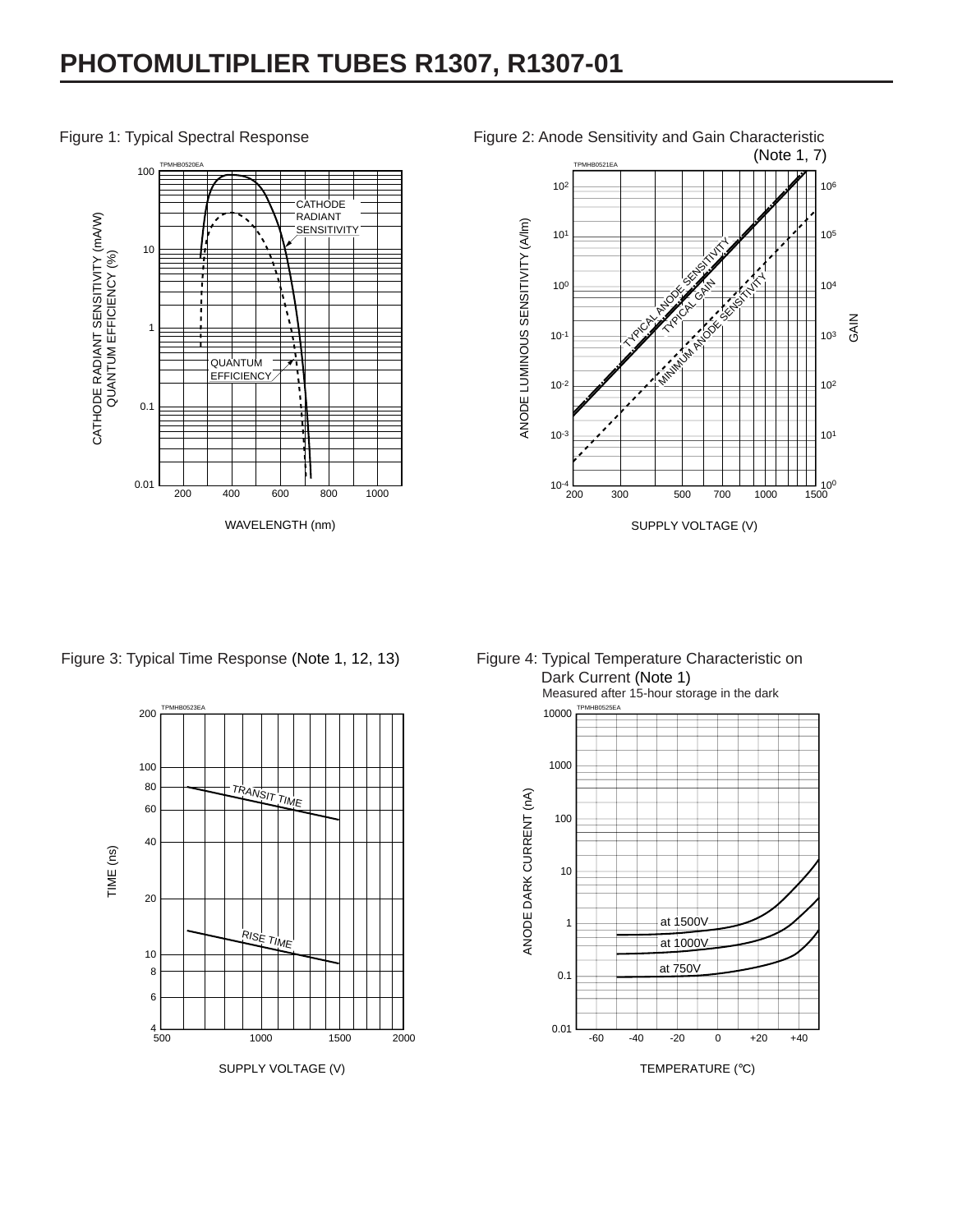Figure 5: Typical Temperature Coefficient of Anode Sensitivity (-20 to +60°C, Note 1)



WAVELENGTH (nm)

#### **NOTES**

|  | 1: Voltage distribution ratio |  |
|--|-------------------------------|--|
|  |                               |  |

| <b>Electrodes</b>                        |  |  |  |  |  |  |  |  |  |  |  |  | Dv1   Dv2   Dv3   Dv4   Dv5   Dv6   Dv7   Dv8 |  |  |  |  |  |  |  |  |
|------------------------------------------|--|--|--|--|--|--|--|--|--|--|--|--|-----------------------------------------------|--|--|--|--|--|--|--|--|
| <b>Distribution</b><br>Ratio             |  |  |  |  |  |  |  |  |  |  |  |  |                                               |  |  |  |  |  |  |  |  |
| Supply voltage $(Ebb) = 1000 \text{Vdc}$ |  |  |  |  |  |  |  |  |  |  |  |  |                                               |  |  |  |  |  |  |  |  |

K: cathode, G: Focusing Electrode, Dy: Dynode, P: Anode

- 2. Scintillator is manufactured by Harshaw Chemical, (Type 12A12), and BICRON (Type 3R3), Nal (Tl), 3" diameter 3" thickness.
- 3. Drift for 1 hour after 10 minutes of initial warming up with 10µA anode current.
- 4. A 137Cs source and an Nal (Tl) crystal are employed to measure the pulse height. Warming up time is about 1 hour.

a) Long term (Mean Gain Deviation) is defined as follows.

$$
Dg = \frac{\sum_{i=1}^{n} |P - Pi|}{n} \cdot \frac{100}{P} \quad (*)
$$

where P is the mean pulse height averaged over n readings, P*i* is the pulse height at the i-th reading, and n is the total number of readings.

- b) Short term Scintillator (Nal (Tl) crystal) is 3" diameter 3" thickness. The photomultiplier is first operated at about 10,000 cps. The photopeak counting is then decreased to approximately 1,000 cps by increasing the distance between source and crystal on the tube.
- 5. Averaged over any interval of 30 seconds maximum.
- 6. Same as Note 5 and the whole photocathode is illuminated.
- 7. The light source is a tungsten filament lamp operated at a distribution temperature of 2856K. The light input of 10-7 lumen is used.
- 8. The value is anode output current when the blue filter (Corning CS 5-58 polished to 1/2 stock thickness) is interposed between the light source (providing 10-7 lumen) and the tube under the same condition as Note 7.
- 9. The condition is the same shown in Note 7 except that the value of light input is 10-4 limen and 150 volts are applied between cathode and all other electrodes connected together as anode.
- 10. These values are cathode output current when the blue filter (Corning CS 5-58 polished to 1/2 stock thickness) is interposed between the light source (providing 10-4 lumen) and the tube under the same condition as Note 9.
- 11. Measured after 5-second strage in the dark.
- 12. The rise time is the time for the output pulse to rise from 10% to 90% of the peak output when the tube is illuminated by a flash of light of very short duration. In measurement, the whole photocathode is illuminated.
- 13. The electron transit time is the interval between the arrival of delta function light pulse at the entrance window of the tube and the time when the output pulse at the anode terminal reaches peak amplitude.

14. m is the mean value of total counts, i.e.

 $\sum_{0.3m}^{m}$  (counts per channel) =  $\sum_{m}^{3m}$  (counts per channel) 3m m

Test conditions: Incident light wavelength is 400nm. Supply voltage is +1300V. Ambient temperature is 20°C.